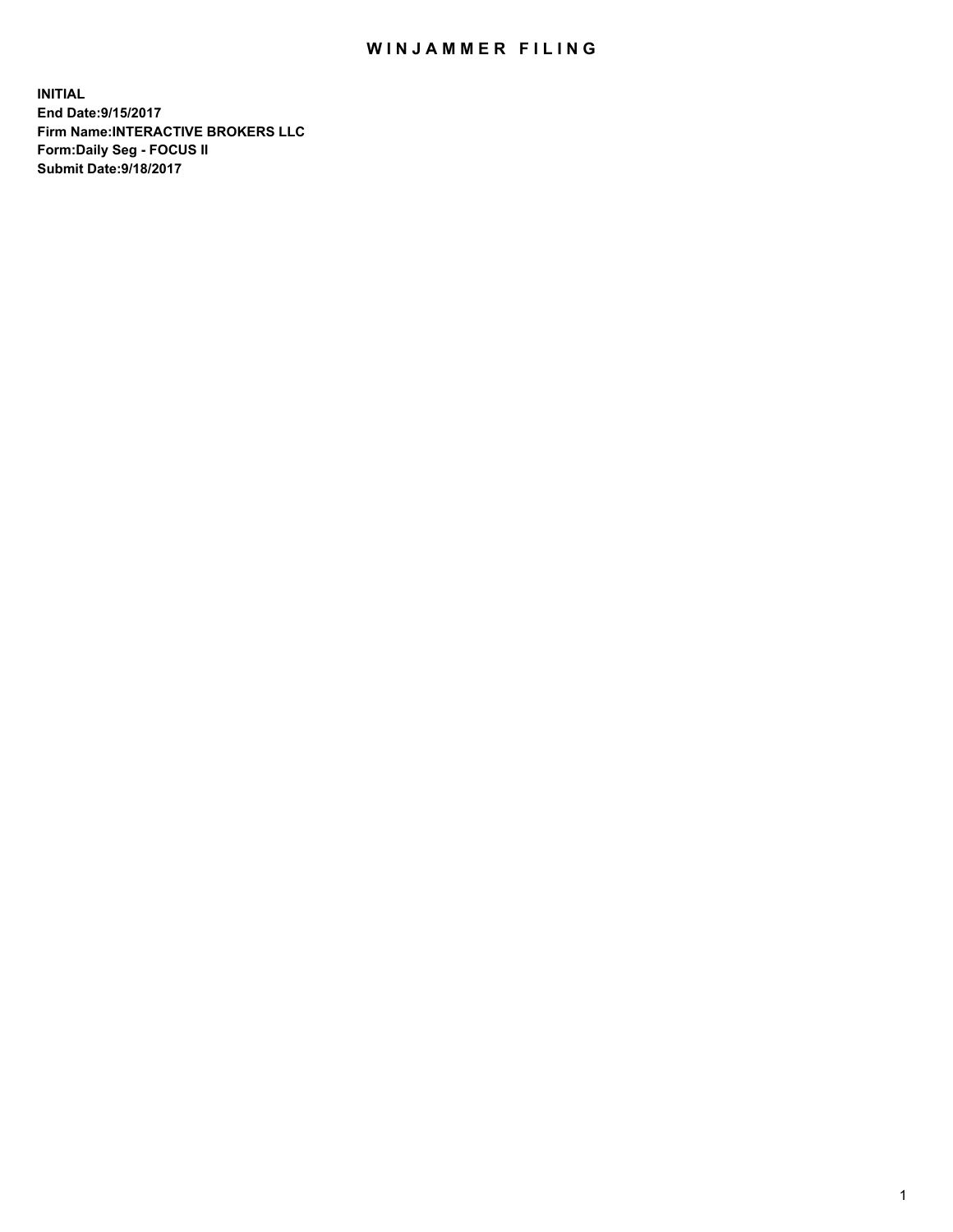## **INITIAL End Date:9/15/2017 Firm Name:INTERACTIVE BROKERS LLC Form:Daily Seg - FOCUS II Submit Date:9/18/2017 Daily Segregation - Cover Page**

| Name of Company<br><b>Contact Name</b><br><b>Contact Phone Number</b><br><b>Contact Email Address</b>                                                                                                                                                                                                                          | <b>INTERACTIVE BROKERS LLC</b><br>James Menicucci<br>203-618-8085<br>jmenicucci@interactivebrokers.c<br>om |
|--------------------------------------------------------------------------------------------------------------------------------------------------------------------------------------------------------------------------------------------------------------------------------------------------------------------------------|------------------------------------------------------------------------------------------------------------|
| FCM's Customer Segregated Funds Residual Interest Target (choose one):<br>a. Minimum dollar amount: ; or<br>b. Minimum percentage of customer segregated funds required:%; or<br>c. Dollar amount range between: and; or<br>d. Percentage range of customer segregated funds required between:% and%.                          | $\overline{\mathbf{0}}$<br>0<br>155,000,000 245,000,000<br>0 <sub>0</sub>                                  |
| FCM's Customer Secured Amount Funds Residual Interest Target (choose one):<br>a. Minimum dollar amount: ; or<br>b. Minimum percentage of customer secured funds required:%; or<br>c. Dollar amount range between: and; or<br>d. Percentage range of customer secured funds required between:% and%.                            | $\overline{\mathbf{0}}$<br>$\overline{\mathbf{0}}$<br>80,000,000 120,000,000<br>00                         |
| FCM's Cleared Swaps Customer Collateral Residual Interest Target (choose one):<br>a. Minimum dollar amount: ; or<br>b. Minimum percentage of cleared swaps customer collateral required:% ; or<br>c. Dollar amount range between: and; or<br>d. Percentage range of cleared swaps customer collateral required between:% and%. | $\overline{\mathbf{0}}$<br>$\overline{\mathbf{0}}$<br>0 <sub>0</sub><br><u>00</u>                          |

Attach supporting documents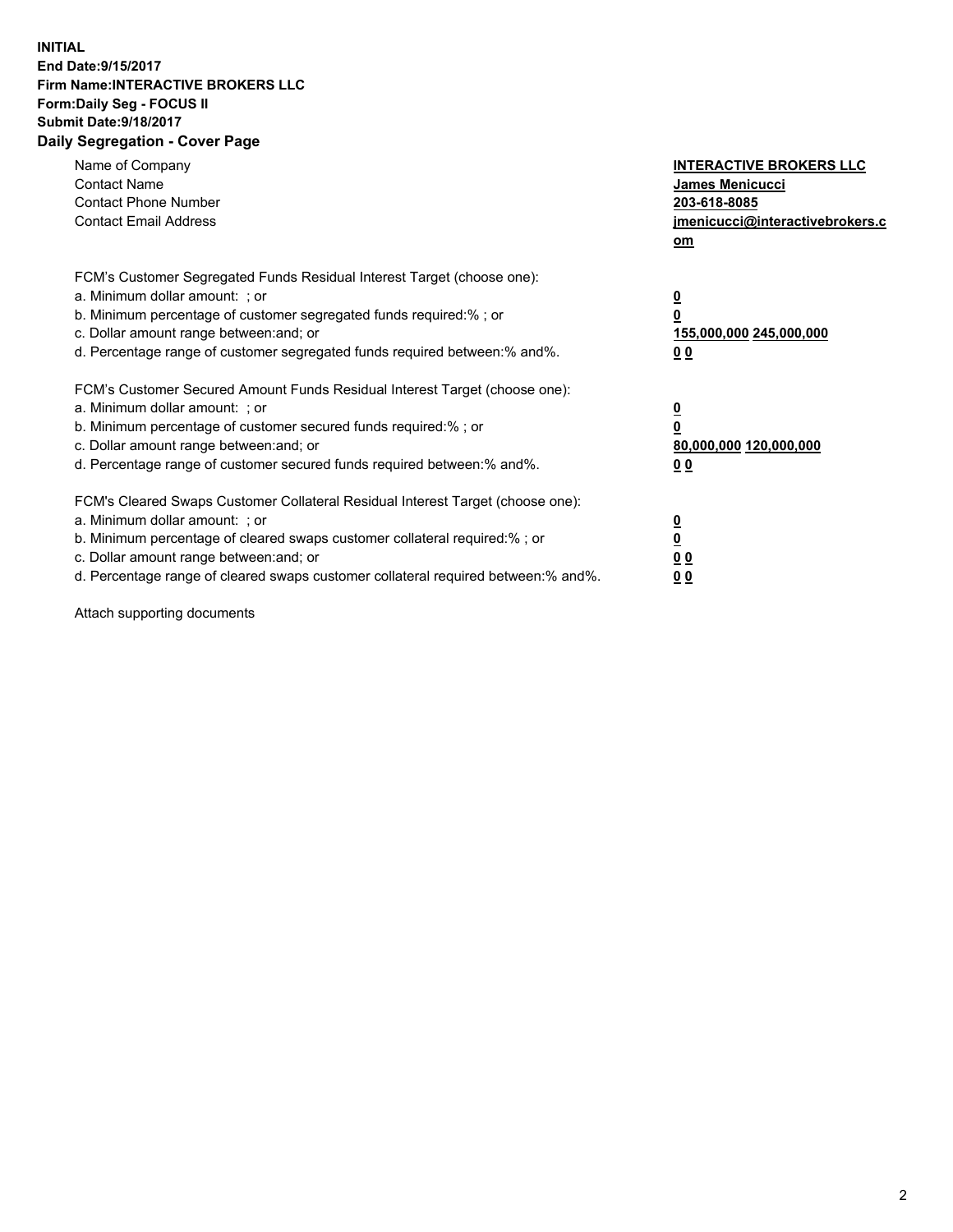## **INITIAL End Date:9/15/2017 Firm Name:INTERACTIVE BROKERS LLC Form:Daily Seg - FOCUS II Submit Date:9/18/2017 Daily Segregation - Secured Amounts**

|          | Daily Segregation - Secured Amounts                                                         |                                  |
|----------|---------------------------------------------------------------------------------------------|----------------------------------|
|          | Foreign Futures and Foreign Options Secured Amounts                                         |                                  |
|          | Amount required to be set aside pursuant to law, rule or regulation of a foreign            | $0$ [7305]                       |
|          | government or a rule of a self-regulatory organization authorized thereunder                |                                  |
| 1.       | Net ledger balance - Foreign Futures and Foreign Option Trading - All Customers             |                                  |
|          | A. Cash                                                                                     | 390,002,553 [7315]               |
|          | B. Securities (at market)                                                                   | $0$ [7317]                       |
| 2.       | Net unrealized profit (loss) in open futures contracts traded on a foreign board of trade   | 463,860 [7325]                   |
| 3.       | Exchange traded options                                                                     |                                  |
|          | a. Market value of open option contracts purchased on a foreign board of trade              |                                  |
|          |                                                                                             | 67,525 [7335]                    |
|          | b. Market value of open contracts granted (sold) on a foreign board of trade                | $-63,879$ [7337]                 |
| 4.<br>5. | Net equity (deficit) (add lines 1. 2. and 3.)                                               | 390,470,059 [7345]               |
|          | Account liquidating to a deficit and account with a debit balances - gross amount           | 3,086 [7351]                     |
|          | Less: amount offset by customer owned securities                                            | 0 [7352] 3,086 [7354]            |
| 6.       | Amount required to be set aside as the secured amount - Net Liquidating Equity              | 390,473,145 [7355]               |
|          | Method (add lines 4 and 5)                                                                  |                                  |
| 7.       | Greater of amount required to be set aside pursuant to foreign jurisdiction (above) or line | 390,473,145 [7360]               |
|          | 6.                                                                                          |                                  |
|          | FUNDS DEPOSITED IN SEPARATE REGULATION 30.7 ACCOUNTS                                        |                                  |
| 1.       | Cash in banks                                                                               |                                  |
|          | A. Banks located in the United States                                                       | 102,803,989 [7500]               |
|          | B. Other banks qualified under Regulation 30.7                                              | 0 [7520] 102,803,989 [7530]      |
| 2.       | Securities                                                                                  |                                  |
|          | A. In safekeeping with banks located in the United States                                   | 343,873,815 [7540]               |
|          | B. In safekeeping with other banks qualified under Regulation 30.7                          | 0 [7560] 343,873,815 [7570]      |
| 3.       | Equities with registered futures commission merchants                                       |                                  |
|          | A. Cash                                                                                     | $0$ [7580]                       |
|          | <b>B.</b> Securities                                                                        | $0$ [7590]                       |
|          | C. Unrealized gain (loss) on open futures contracts                                         | $0$ [7600]                       |
|          | D. Value of long option contracts                                                           | $0$ [7610]                       |
|          | E. Value of short option contracts                                                          | 0 [7615] 0 [7620]                |
| 4.       | Amounts held by clearing organizations of foreign boards of trade                           |                                  |
|          | A. Cash                                                                                     | $0$ [7640]                       |
|          | <b>B.</b> Securities                                                                        | $0$ [7650]                       |
|          | C. Amount due to (from) clearing organization - daily variation                             | $0$ [7660]                       |
|          | D. Value of long option contracts                                                           | $0$ [7670]                       |
|          | E. Value of short option contracts                                                          | 0 [7675] 0 [7680]                |
| 5.       | Amounts held by members of foreign boards of trade                                          |                                  |
|          | A. Cash                                                                                     | 69,872,791 [7700]                |
|          | <b>B.</b> Securities                                                                        | $0$ [7710]                       |
|          | C. Unrealized gain (loss) on open futures contracts                                         | 2,097,814 [7720]                 |
|          | D. Value of long option contracts                                                           | 67,525 [7730]                    |
|          | E. Value of short option contracts                                                          | -63,879 [7735] 71,974,251 [7740] |
| 6.       | Amounts with other depositories designated by a foreign board of trade                      | 0 [7760]                         |
| 7.       | Segregated funds on hand                                                                    | $0$ [7765]                       |
| 8.       | Total funds in separate section 30.7 accounts                                               | 518,652,055 [7770]               |
| 9.       | Excess (deficiency) Set Aside for Secured Amount (subtract line 7 Secured Statement         | 128,178,910 [7380]               |
|          | Page 1 from Line 8)                                                                         |                                  |
| 10.      | Management Target Amount for Excess funds in separate section 30.7 accounts                 |                                  |
| 11.      | Excess (deficiency) funds in separate 30.7 accounts over (under) Management Target          | 80,000,000 [7780]                |
|          |                                                                                             | 48,178,910 [7785]                |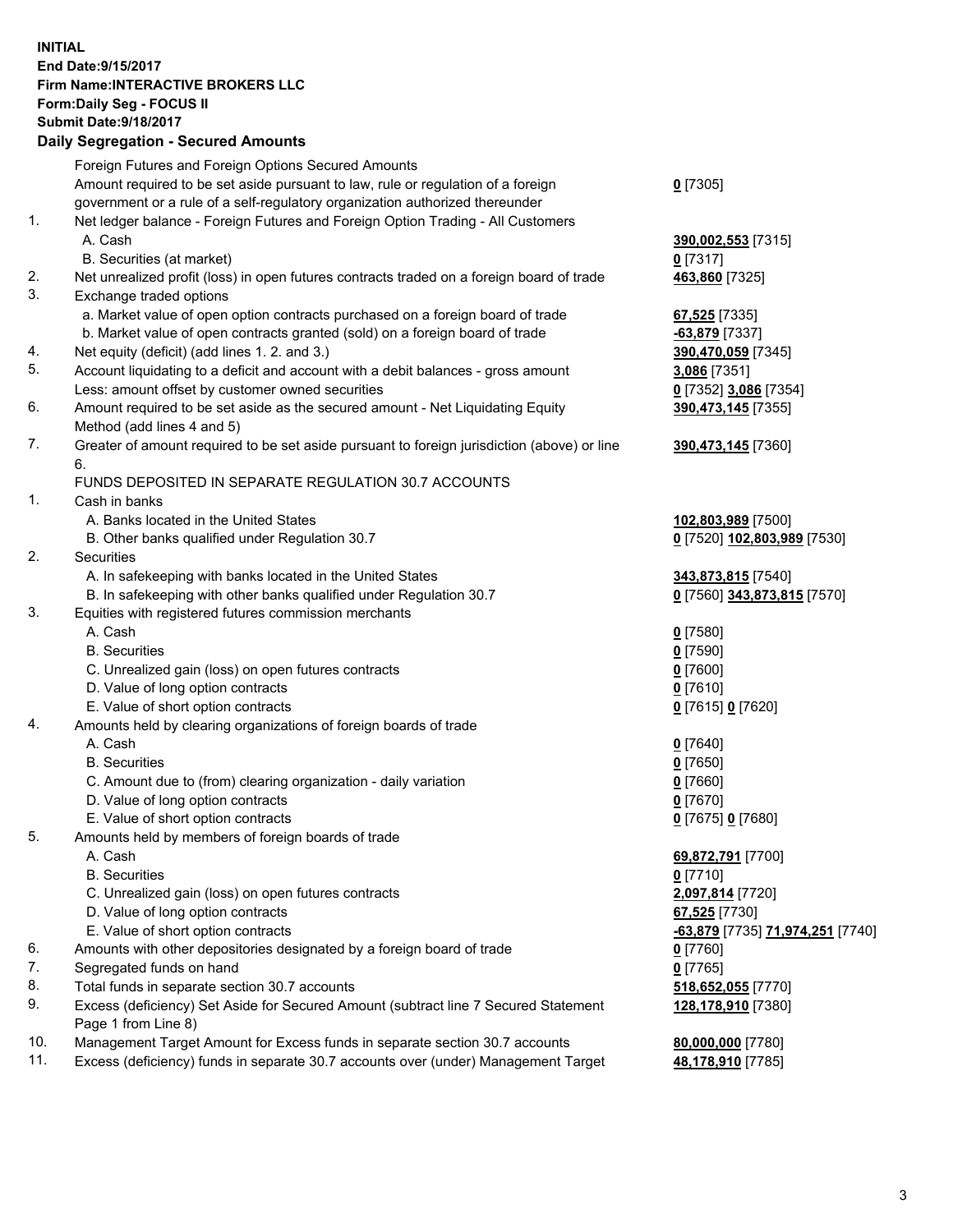**INITIAL End Date:9/15/2017 Firm Name:INTERACTIVE BROKERS LLC Form:Daily Seg - FOCUS II Submit Date:9/18/2017 Daily Segregation - Segregation Statement** SEGREGATION REQUIREMENTS(Section 4d(2) of the CEAct) 1. Net ledger balance A. Cash **4,630,851,898** [7010] B. Securities (at market) **0** [7020] 2. Net unrealized profit (loss) in open futures contracts traded on a contract market **-11,917,563** [7030] 3. Exchange traded options A. Add market value of open option contracts purchased on a contract market **86,512,359** [7032] B. Deduct market value of open option contracts granted (sold) on a contract market **-189,958,265** [7033] 4. Net equity (deficit) (add lines 1, 2 and 3) **4,515,488,429** [7040] 5. Accounts liquidating to a deficit and accounts with debit balances - gross amount **216,755** [7045] Less: amount offset by customer securities **0** [7047] **216,755** [7050] 6. Amount required to be segregated (add lines 4 and 5) **4,515,705,184** [7060] FUNDS IN SEGREGATED ACCOUNTS 7. Deposited in segregated funds bank accounts A. Cash **1,137,251,150** [7070] B. Securities representing investments of customers' funds (at market) **2,311,397,915** [7080] C. Securities held for particular customers or option customers in lieu of cash (at market) **0** [7090] 8. Margins on deposit with derivatives clearing organizations of contract markets A. Cash **517,716,008** [7100] B. Securities representing investments of customers' funds (at market) **859,022,208** [7110] C. Securities held for particular customers or option customers in lieu of cash (at market) **0** [7120] 9. Net settlement from (to) derivatives clearing organizations of contract markets **-9,879,259** [7130] 10. Exchange traded options A. Value of open long option contracts **86,508,173** [7132] B. Value of open short option contracts **-189,950,623** [7133] 11. Net equities with other FCMs A. Net liquidating equity **0** [7140] B. Securities representing investments of customers' funds (at market) **0** [7160] C. Securities held for particular customers or option customers in lieu of cash (at market) **0** [7170] 12. Segregated funds on hand **0** [7150] 13. Total amount in segregation (add lines 7 through 12) **4,712,065,572** [7180] 14. Excess (deficiency) funds in segregation (subtract line 6 from line 13) **196,360,388** [7190] 15. Management Target Amount for Excess funds in segregation **155,000,000** [7194] 16. Excess (deficiency) funds in segregation over (under) Management Target Amount **41,360,388** [7198]

Excess